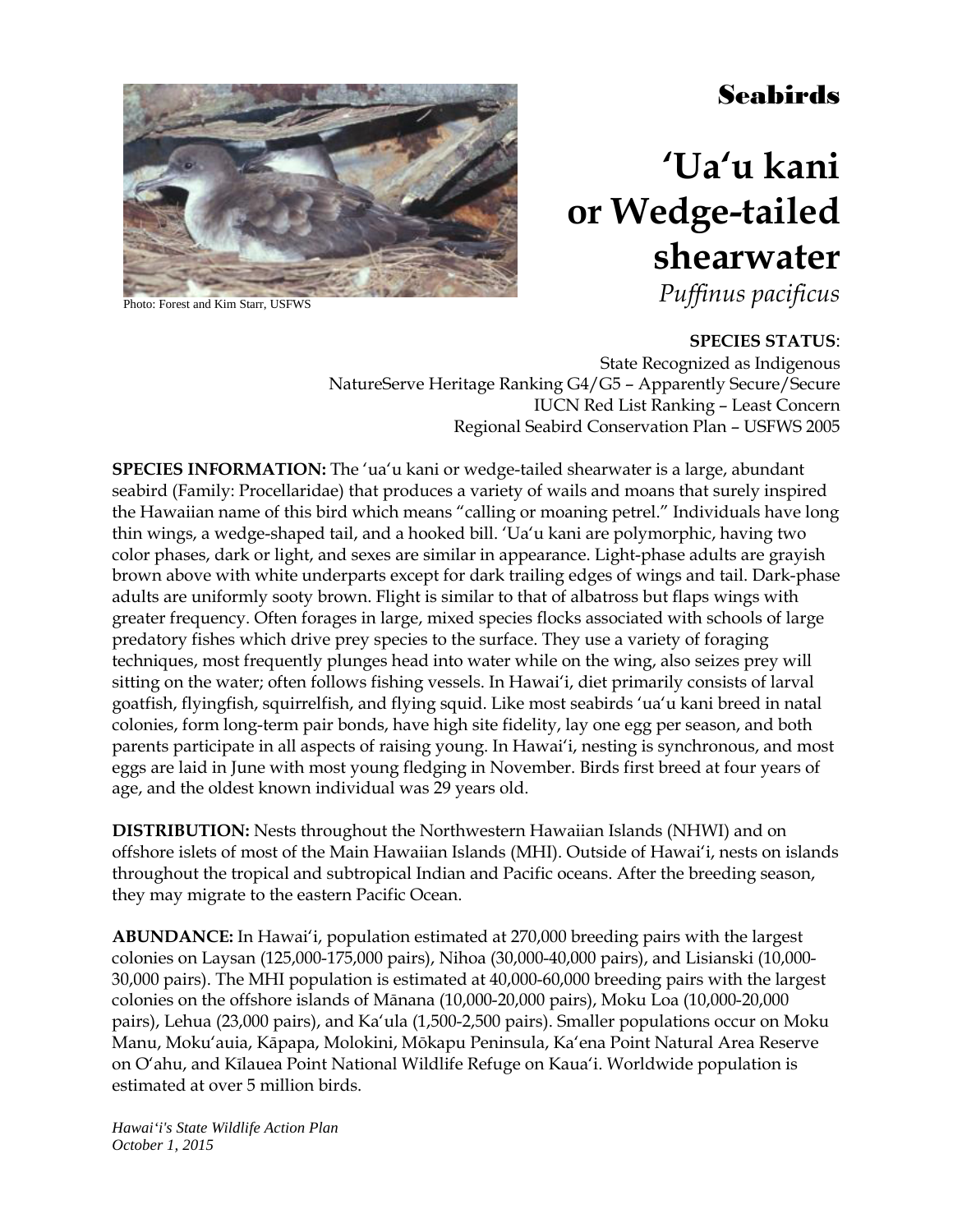**LOCATION AND CONDITION OF KEY HABITAT: Terrestrial:** Nests on low, flat islands and sand spits with little or no vegetation, but also excavates burrows on the slopes of extinct volcanoes and in old volcanic craters. Burrows require firm soil or plant roots to stabilize loose soil; generally nesting habitat is devoid of tall woody plants. In locations where nest sites are scarce or the ground is too hard to excavate burrows, birds will nest in rock crevices or above ground. **Marine:** Pelagic.

### **THREATS:**

- Introduced predators. Like many seabirds, adults and nests are susceptible to mammalian predation by pigs (*Sus scrofa*), rats (*Rattus* spp.), feral cats (*Felis silvestris*), and the small Indian mongoose (*Herpestes auropunctatus*).
- Human disturbance. Laysan (*Telespiza cantans*) and Nihoa (*T. ultima*) finches will depredate eggs left unattended because of human disturbance. Trampling by humans can collapse burrows.
- **Artificial lighting.** Street and resort lights, especially in coastal areas, disorient fledglings, causing them to eventually fall to the ground exhausted or increasing their chance of collision with structures (i.e., fallout). Once on the ground, fledglings are unable to fly and are killed by cars, cats, and dogs or die of starvation or dehydration.
- Overfishing. Because 'ua'u kani rely on predatory fish to drive prey to the surface, overfishing may be affecting Hawaiian populations.
- **Contaminants. Mercury, lead, and organochlorines have been detected in Hawaiian** birds.
- Disease. Pox-like lesions have been observed on birds breeding on Maui and Moloka'i.

**CONSERVATION ACTIONS:** Actions specific to 'ua'u kani should include the following:

- Continue eradication and control of introduced predators at current and potential nesting sites on MHI.
- **Limit human access to colonies.**
- Continue to support the Save Our Shearwater (SOS) program, particularly its public outreach about light fallout and its rescue and rehabilitation program. Consider establishing similar programs on other islands where appropriate.
- Continue to identify fallout areas and work to minimize effects of powerlines and lights.
- Continue protection and management of wildlife sanctuaries and refuges.

**MONITORING:** Continue surveys of population and distribution in known and likely habitats.

### **RESEARCH PRIORITIES:**

- **Monitor contaminant levels and their effects, and investigate potential sources.**
- Investigate the cause and effect of pox-like lesions in populations on Maui and Molokini.
- Model interactions and importance of predatory fish, seabirds, and their prey to determine the long-term effects of overfishing on 'ua'u kani populations.

#### **References:**

Hawai'i Natural Heritage Program [Hawai'i Biodiversity and Mapping Program]. 2004. Natural diversity database. University of Hawai'i, Center for Conservation Research and Training. Honolulu, Hawai'i.

IUCN Red List of Threatened Species. Version 2014.3. [www.iucnredlist.org.](http://www.iucnredlist.org/) (Accessed May 2015).